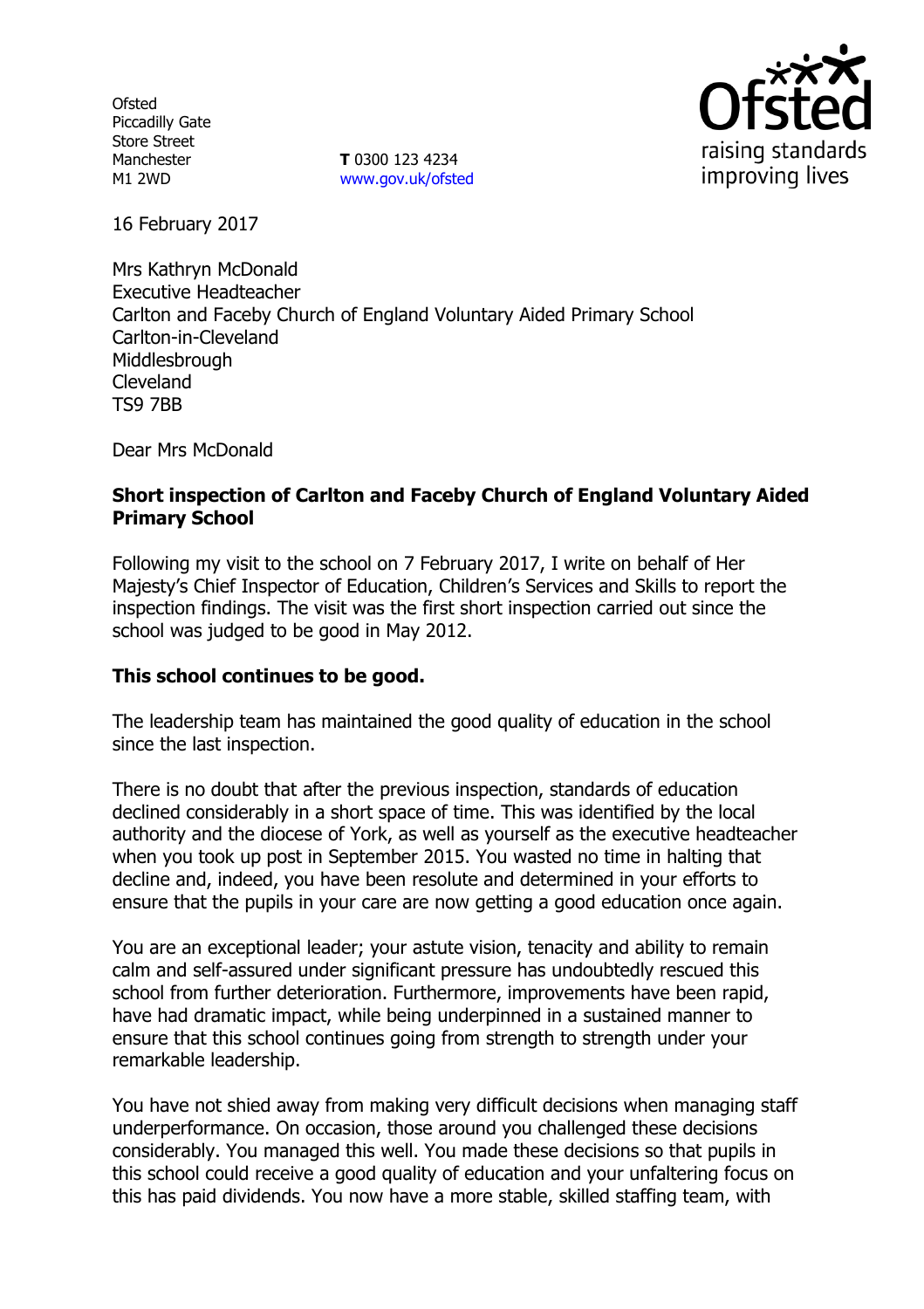

plans to develop this even more to improve further the provision and outcomes for all pupils.

You have considerably strengthened the leadership team to aid you in your efforts by distributing leaders across the two schools in the confederation. You have utilised your assistant headteacher, with her expertise for teaching in mixed-age classes and supporting children in the early years, to coach, support, mentor and challenge teachers in this school. This is ensuring that teachers are able to improve their skill and develop the craft of teaching.

During the inspection, I focused on the provision for boys, particularly in phonics, reading and writing, in addition to how much progress the most able pupils are making. You have already recognised that phonics and writing are areas which needed to improve and have started to address them. The governor-led pre-school 'Little Owls' is providing many opportunities to develop early writing skills, and this is being reinforced and developed well as pupils progress through the school. However, strategies to improve phonics are in the early stages of implementation and need to be embedded. Staff can now identify the most able pupils more easily due to having good teaching from an earlier age. Some of the older pupils in lower key stage 2 have some basic skills gaps due to poor teaching historically. Teachers are addressing this effectively now. The next step is to challenge those most-able pupils without delay.

# **Safeguarding is effective.**

You have developed robust and rigorous safeguarding procedures and practices. You have good systems in place to keep pupils safe from harm, and all staff know what to do if they have any concerns about the well-being of pupils. You act swiftly to ensure that staff have training and guidance which is current, ensuring that their practice is kept up to date. For example, very recently staff undertook training following revised guidance from the local authority on trans-, bi- and homophobic bullying, along with new arrangements for reporting and challenging racist incidents.

# **Inspection findings**

- $\blacksquare$  Pupils currently in the school are making good progress. Improvements to the quality of teaching in reading, writing and mathematics are ensuring that more pupils are now on track to reach their targets.
- The implementation of a new topic-based curriculum is developing pupils' skills and knowledge in wider curriculum subjects, for example history, geography and art. Chosen themes inspire and motivate pupils, which is resulting in them developing their writing skills at a much higher level. This is particularly the case for boys. Pupils in key stage 2 were inspired to write diary entries which demonstrated their empathetic understanding when studying Robert Scott of the Antarctic.
- In 2016, not enough pupils attained the nationally expected standard in Year  $1$ phonics checks. You quickly acted on this and ensured that staff have been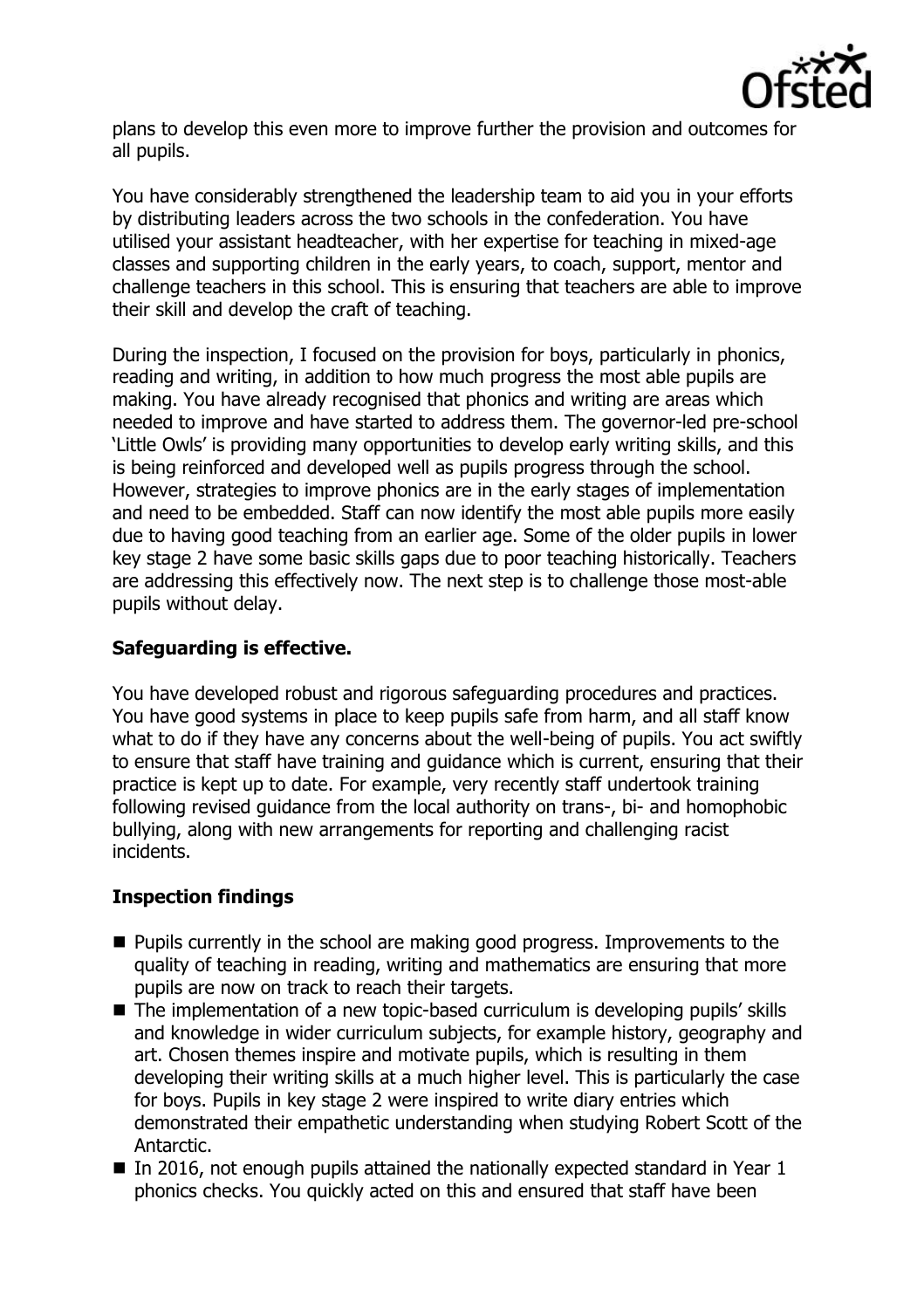

upskilled to teach phonics correctly. You also offered a phonics workshop for governors as well as parents so they can support pupils at home, and you have enhanced the resources available in school. Already, this is starting to have the desired effect. During the inspection I listened to boys reading in Year 2. They have now acquired phonic strategies to read more confidently and fluently.

- Your focus and drive to eliminate the legacy of underachievement for all pupils is ensuring that pupils are now catching up to where they should be, particularly in key stage 2. This is where the impact is most apparent. Teachers have devised action plans to address individual pupils' needs to fill the skills gaps. Focused and precise in-class teaching, as well as the withdrawal of pupils to address key areas of concern, is working. Gaps are being filled rapidly and now more pupils have the skills and ability to accelerate their learning.
- The local authority, the diocese of York and the Swaledale Teaching Schools Alliance have worked closely with you to develop a package of support to aid you to turn this school around. This cleverly dovetailed support has given you the resources and specialist advisers to make the vast improvements which were necessary. In addition, you have not relied on this network solely to provide an independent external view of the impact of your work. You have sought expertise from further afield when necessary to complement this package, for example in developing the early years environment.
- **Pupils experience a wealth of additional activities to support their development.** Parents are often involved in the running of clubs. For example, all pupils go swimming on a weekly basis and parents help with the organisation of this. The school choir is benefiting immensely from a parent who is a professional in this area. Every Friday, both of the schools in the confederation come together to work on music, writing and a range of other specific activities to develop their social skills, in addition to very focused tasks to close gaps in literacy and numeracy skills. The 'Picture News' project encourages lively debate and develops pupils' understanding about values and morals. Recently, a picture of a wall sparked discussion about President Trump's speech about building walls between countries.
- Governors have been on a steep improvement journey under your leadership. You have challenged them to become more effective and have provided opportunities for them to develop their own skills. A range of training, attendance at network meetings in the local authority, and coaching and support from a national leader of governance have given the governing body the necessary knowledge and confidence so they can now hold you and your leaders strategically to account.
- The stretch and challenge for most-able pupils is still an area which needs to be improved. Many children enter the early years with skills which are above that typical for their age, and not enough of them are exceeding a good level of development. Furthermore, not enough pupils attain the higher levels or achieve a greater depth of understanding by the end of key stages 1 and 2. Senior leaders, including the new leader for mathematics and assessment, are starting to develop plans to address this urgently.